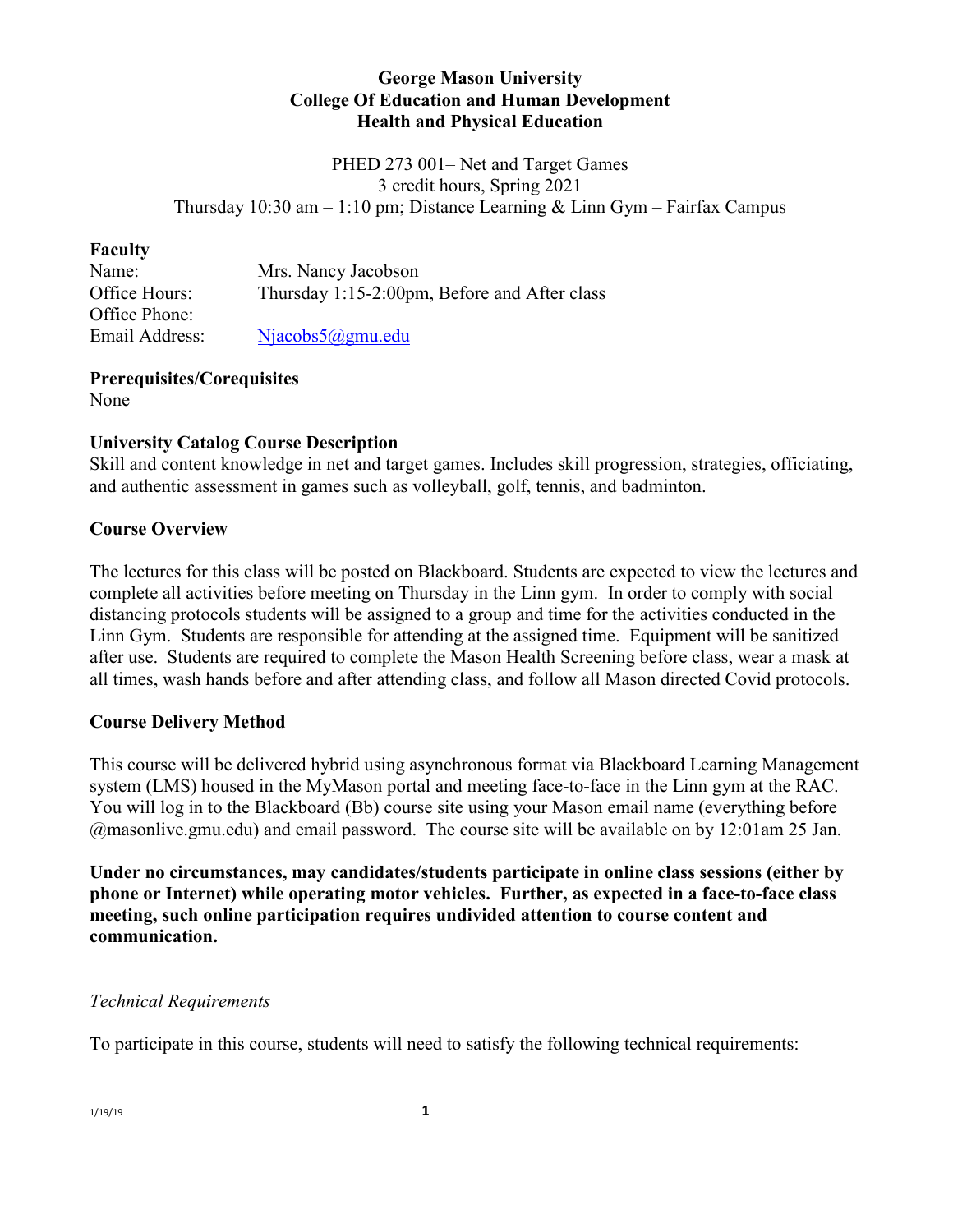• High-speed Internet access with standard up-to-date browsers. To get a list of Blackboard's supported browsers see: [https://help.blackboard.com/Learn/Student/Getting\\_Started/Browser\\_Support#supported-browsers](https://help.blackboard.com/Learn/Student/Getting_Started/Browser_Support#supported-browsers)

To get a list of supported operation systems on different devices see: [https://help.blackboard.com/Learn/Student/Getting\\_Started/Browser\\_Support#tested-devices-and-operating](https://help.blackboard.com/Learn/Student/Getting_Started/Browser_Support#tested-devices-and-operating-systems)[systems](https://help.blackboard.com/Learn/Student/Getting_Started/Browser_Support#tested-devices-and-operating-systems)

- Students must maintain consistent and reliable access to their GMU email and Blackboard, as these are the official methods of communication for this course.
- Students will need a headset microphone for use with the Blackboard Collaborate web conferencing tool. [Delete this sentence if not applicable.]
- Students may be asked to create logins and passwords on supplemental websites and/or to download trial software to their computer or tablet as part of course requirements.
- The following software plug-ins for PCs and Macs, respectively, are available for free download: [Add or delete options, as desire.]
	- o Adobe Acrobat Reader: <https://get.adobe.com/reader/>
	- o Windows Media Player: <https://support.microsoft.com/en-us/help/14209/get-windows-media-player>
	- o Apple Quick Time Player: [www.apple.com/quicktime/download/](http://www.apple.com/quicktime/download/)

## *Expectations*

- Course Week:- Our week will begin on Sunday and end on Thursday. The aynchornous lessons must be completed before the face-to-face meetings in the Linn gym at the RAC. Students are required to attend their assigned meeting time and complete all assignments as directed.
- Log-in Frequency:

Students must actively check the course Blackboard site and their GMU email for communications from the instructor, class discussions, and/or access to course materials at least 3 times per week.

## Participation:

Students are expected to actively engage in all course activities throughout the semester, which includes viewing all course materials, completing course activities and assignments, and participating in course discussions and group interactions. Assignments submitted late will not receive credit.

• Technical Competence:

Students are expected to demonstrate competence in the use of all course technology. Students who are struggling with technical components of the course are expected to seek assistance from the instructor and/or College or University technical services.

• Technical Issues:

Students should anticipate some technical difficulties during the semester and should, therefore, budget their time accordingly. Late work will not be accepted based on individual technical issues.

• Workload:

Please be aware that this course is **not** self-paced. Students are expected to meet *specific deadlines* and *due dates* listed in the **Class Schedule** section of this syllabus. It is the student's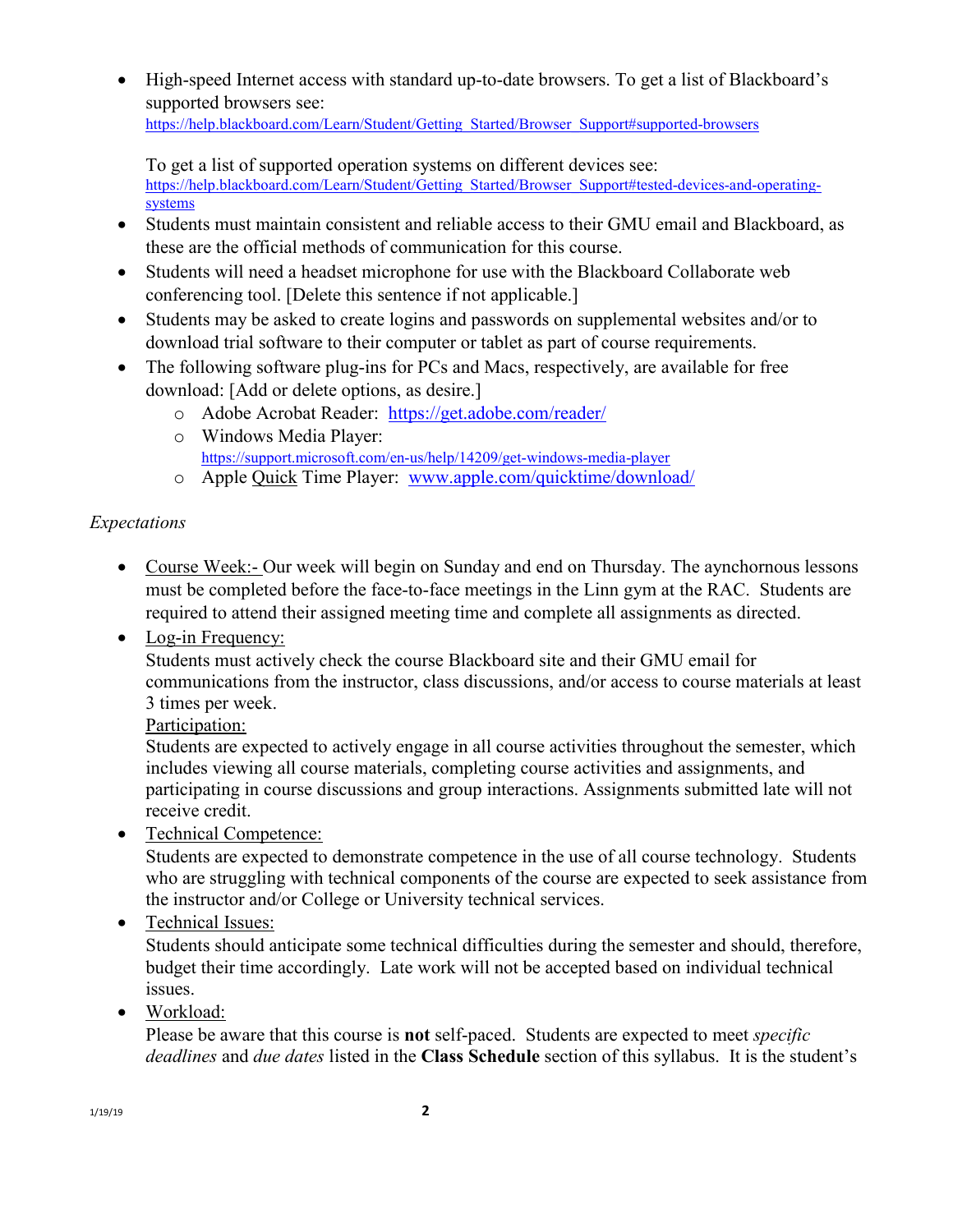responsibility to keep track of the weekly course schedule of topics, readings, activities and assignments due.

• Instructor Support:

Students may schedule a one-on-one meeting to discuss course requirements, content or other course-related issues. Those unable to come to a Mason campus can meet with the instructor via telephone or web conference. Students should email the instructor to schedule a one-on-one session, including their preferred meeting method and suggested dates/times.

• Netiquette:

The course environment is a collaborative space. Experience shows that even an innocent remark typed in the online environment can be misconstrued. Students must always re-read their responses carefully before posting them, so as others do not consider them as personal offenses. *Be positive in your approach with others and diplomatic in selecting your words*. Remember that you are not competing with classmates, but sharing information and learning from others. All faculty are similarly expected to be respectful in all communications.

• Accommodations:

Online learners who require effective accommodations to insure accessibility must be registered with George Mason University Disability Services.

# **Learner Outcomes or Objectives**

This course is designed to enable students to do the following:

- 1. Effectively demonstrate the motor skills critical in net and target games included in the course.
- 2. Identify stages of children's motor development in the content areas of net and target games.

3. Demonstrate competence in basic motor skills from the skill theme approach in the content areas of net and target games.

4. Peer-teach skills and strategies associated with net and target games through model-based practice.

5. Synthesize the history of game originations and modifications over time for each net/target games included in the course.

6. Demonstrate tactical knowledge during game play in each net/target game included in the course.

- 7. State and apply games rules related to the various net/target games included in the course.
- 8. Select and administer appropriate, valid and reliable skill tests.
- 9. Utilize rubrics as part of student assessment and apply examples of authentic assessment.
- 10. Interpret skills tests data and use as feedback for learners.
- 11. Be able to set the equipment properly for each net/target game included in the course.
- 12. Adapt games to fit the needs of all learners.

13. Organize different types of tournaments such as single elimination, double elimination and round robin.

# **Professional Standards**

Further, upon completion of this course, students will address the following professional accreditation standards:

National Standards for Initial Physical Education Teacher Education (2017), SHAPE America

1/19/19 **3**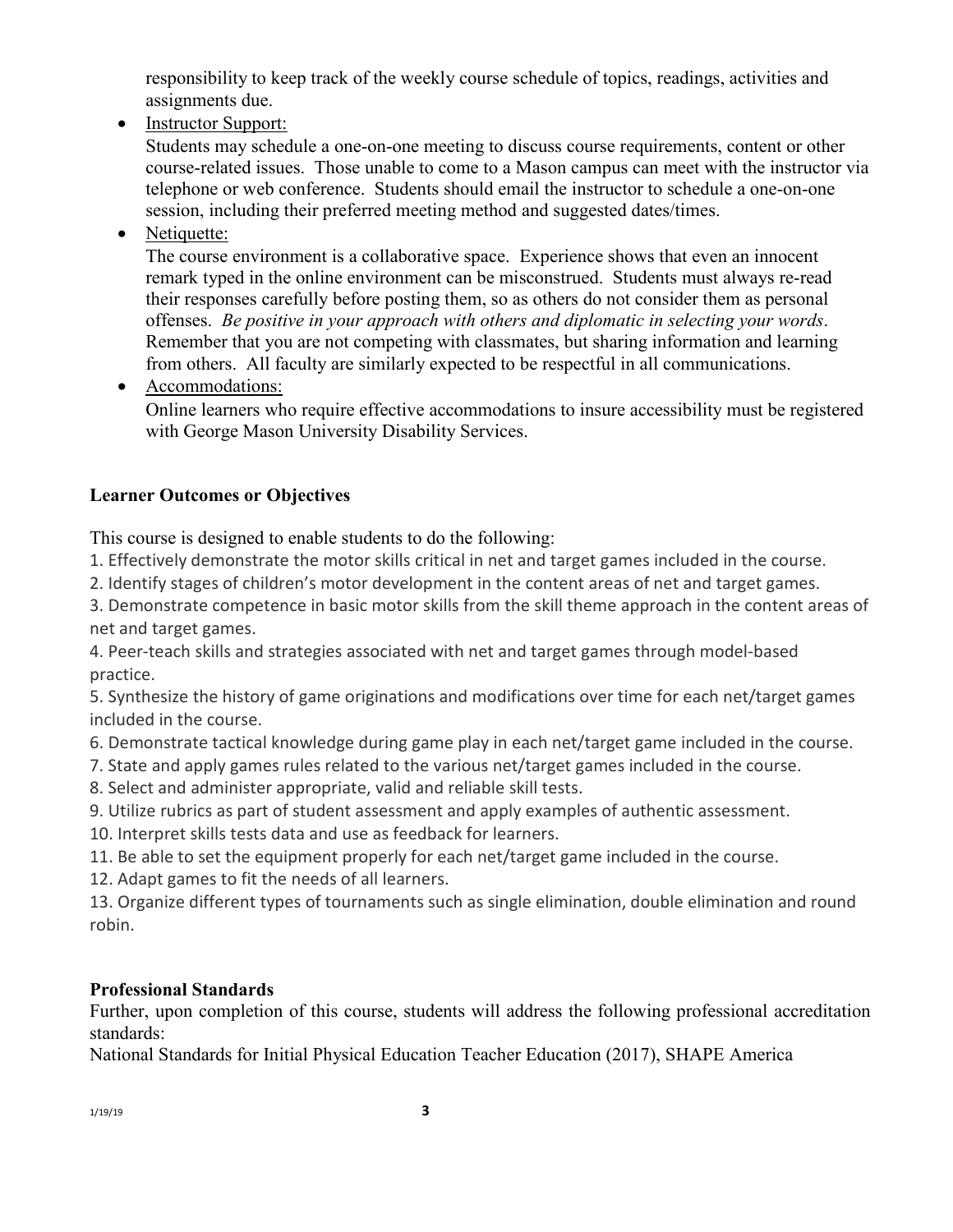| Standard 1: Content and       | Physical education candidates demonstrate an understanding of           |  |  |
|-------------------------------|-------------------------------------------------------------------------|--|--|
| Foundational Knowledge        | common and specialized content, and scientific and theoretical          |  |  |
|                               | foundations for the delivery of an effective preK-12 physical education |  |  |
|                               | program                                                                 |  |  |
| Standard 2: Skillfulness and  | Physical education candidates are physically literate individuals who   |  |  |
| <b>Health-Related Fitness</b> | can demonstrate skillful performance in physical education content      |  |  |
|                               | areas and health-enhancing levels of fitness.                           |  |  |
| Standard 3: Planning and      | Physical education candidates apply content and foundational            |  |  |
| Implementation                | knowledge to plan and implement developmentally appropriate             |  |  |
|                               | learning experiences aligned with local, state and/or SHAPE             |  |  |
|                               | America's National Standards and Grade-Level Outcomes for K-12          |  |  |
|                               | Physical Education through the effective use of resources,              |  |  |
|                               | accommodations and/or modifications, technology and metacognitive       |  |  |
|                               | strategies to address the diverse needs of all students.                |  |  |
| Standard 4: Instructional     | Physical education candidates engage students in meaningful learning    |  |  |
| Delivery and Management       | experiences through effective use of pedagogical skills. They use       |  |  |
|                               | communication, feedback, technology, and instructional and              |  |  |
|                               | managerial skills to enhance student learning.                          |  |  |
| Standard 5: Assessment of     | Physical education candidates select and implement appropriate          |  |  |
| <b>Student Learning</b>       | assessments to monitor students' progress and guide decision making     |  |  |
|                               | related to instruction and learning.                                    |  |  |
| Standard 6: Professional      | Physical education candidates demonstrate behaviors essential to        |  |  |
| Responsibility                | becoming effective professionals. They exhibit professional ethics and  |  |  |
|                               | culturally competent practices; seek opportunities for continued        |  |  |
|                               | professional development; and demonstrate knowledge of                  |  |  |
|                               | promotion/advocacy strategies for physical education and expanded       |  |  |
|                               | physical activity opportunities that support the development of         |  |  |
|                               | physically literate individuals.                                        |  |  |

#### **Recommended texts**

Graham, George. Holt/Hale, Shirley Ann. Parker, Melissa 2012. *Children Moving 9th Edition*. New York, NY: McGraw Hill.

## **Course Performance Evaluation**

Students are expected to submit all assignments on time in the manner outlined by the instructor (e.g., Blackboard, hard copy).

Students are solely responsible for submitting assignments on time and for obtaining any class information from classmates on lecture notes, updates, changes of calendar and handouts due to absences. Assignments (due before class begins) and tests must meet deadlines or no credit is earned. Computer and printer failures are not excused. Advance approval from the professor is needed for exceptions. Only extreme emergencies and university-sponsored functions are exempt from this policy.

Your GMU email address and Blackboard are required in this class. You will retrieve assignments and course materials from these sites.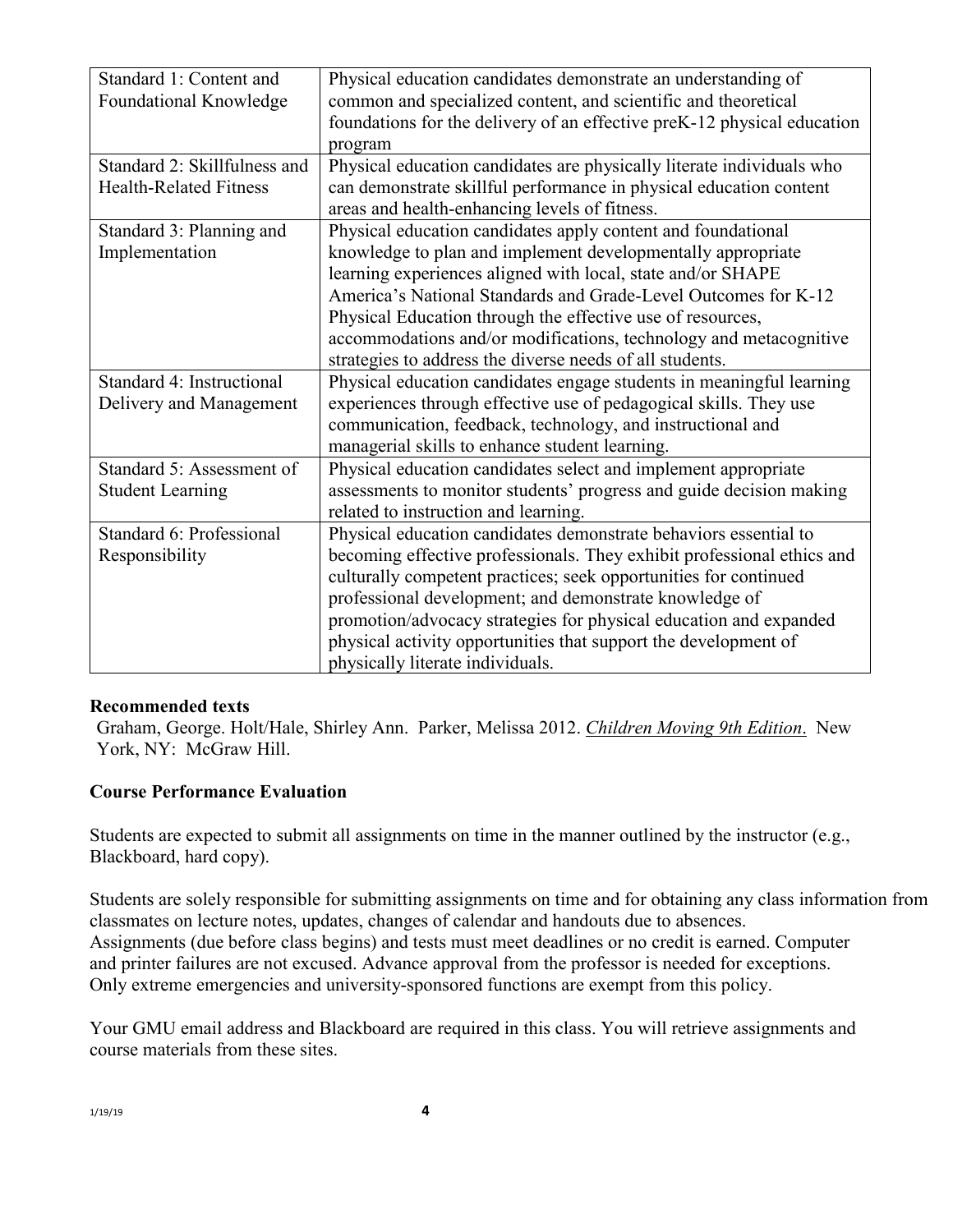## **Assignments and/or Examinations**

**Requirement #1** - Sport Specifications Quizzes (10 pts each)

- Quizzes should be completed prior to each introductory skills demonstration of that specific activity. Quizzes are on Blackboard[See *Tentative Class Schedule* - due dates noted].
- Quizzes are due before class begins. Quizzes submitted after lecture begins will not receive credit! If you expect to be absent, it is your responsibility to turn in the worksheets prior to class.
- Quizzes are not intended to be "busy work" but an overall preparation for upcoming lessons/lectures, to reinforce class topics.
- •

**Requirement #2** Related Critical Elements Activity Presentation 100 points **-** Each student in their assigned Critical Element Skill group will develop and present an assigned skill or activity themed presentation that relates to their assigned Critical Elements

- Each student will prepare & present one presentation using the criteria observed and experienced from the model presentation
- Skill or Activity Themed Presentation Choices Ideas for related activities could be taken from related texts, books, pecentral.com, or any suitable resource with credit to the source (or create your own).

# o **Presentation must follow all Covid protocol.**

- Student presenting is responsible for ALL aspects of the presentation [specific information will be reviewed during class]
	- Each presentor must include a lesson plan and an assessment.

# **General Presentation Information**

Presentation and development of an activity:

- Example a lead-up activity, practice/drill or progressive game (presentation objectives should relate to skill criteria assigned)
- Make constant referrals/cues during your presentation of your activity's relevance to the assigned skill
- As you plan, develop presentations/lessons to insure maximum on-task time/participation/activity time for each student - *strive for maximum student involvement.*
- You will submit a lesson plan to include an assessment and rubric. You will assess one group of classmates during the presentation.
- Be creative, innovative, and resourceful as you plan and implement the presentation.
- Assigned presentation groups and activity will be distributed during second- or third-class session
- Your presentation group will teach lesson to remainder of class.
- Expect the Presentation to be 20-30 minutes in length. The actual length of time may change.

# **Requirement #3** - Mid-Term Exam 100 Points

- Multiple-choice, comprehensive to include classroom lecture, discussion, worksheets, above requirements & text reading references.
- The Mid-Term Exam will be posted on Blackboard.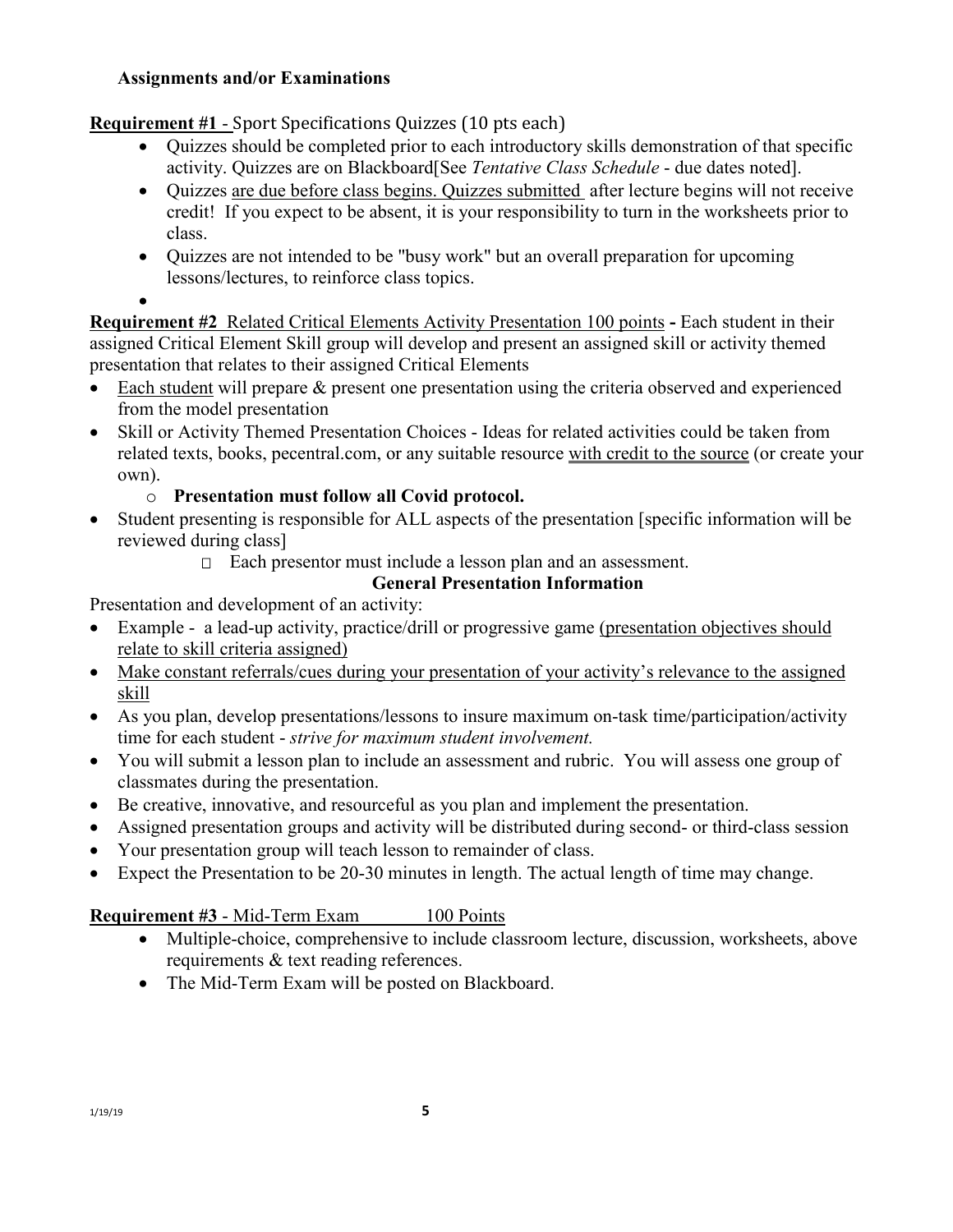## **Requirement #4** Motor Skills Development [10%] 100 points

As pre-service teachers and future physical educators, you should have developed or will develop the critical elements needed to present the basic skills of the activities involved with this course. You will be assessed throughout this course on the motor skills relative to volleyball, tennis, badminton, table tennis, bowling and golf. *Students not reaching the competency level will be given an incomplete and will be given a specific time frame and guidance to improve their motor skills. This could include intense practice and/or enrolling in an activity class that reinforces and improves the skills to the indicated competency level. At that time, student will be re-evaluated for their motor skill. If student does not reach the competent level, student will receive and F and will need to retake the course.* Rubric located on Blackboard.

## **Requirement #5** FINAL EXAM Written Objectives 200 Points

- Multiple-choice, comprehensive to include classroom lecture, discussion, worksheets, above requirements & text reading references.
- The Final Exam will be posted on Blackboard.

## **Requirement #6** - Out of Class Activities **-** 25 points each

- Each student will play a minimum of 9-hole round of golf at a reputable golf course [not] miniature golf!] and keep score. Upon completion, student will submit their scorecard issued by the golf course to fulfill the requirement. Please know and understand the rules and etiquette of the course you are playing.
	- The score card will be submitted to Blackboard with a .jpeg, scanned, or submitted as a hard copy.
- Each student will bowl 3 games at a reputable bowling establishment and keep score [Score] sheets will be available on Blackboard for use during activity if needed]. Upon completion, student will submit their score sheet as well as some official paperwork indicating the bowling establishment [score sheet from the establishment, computer printout of games scores, etc.] to suit the requirement. Score sheets hand written on paper will not meet the requirement.
	- The score sheet and paperwork will be submitted to Blackboard. Pictures or scanned copies are acceptable. Names must be legible. Score sheets can also be submitted hard copy.
	- o **You are on your honor to complete each activity in a professional manner. Have fun, learn and bear in mind that you are a patron, future physical educator and representative of Mason CEHD RHT.**

## **Requirement #8-**

Each student will design a round robin tournament bracket and a double/single elimination tournament bracket. More information will be given in class and placed on Blackboard.

## **Other Requirements**

Participation - (10 points/class attended)– Attendance at all classes is expected. This is a hands-on, participatory course – your expected to be in attendance. Absenteeism will be reflected in one's final grade.

 Based on quality and quantity of daily participation, behavior, attitude, individual growth and group work in all classes.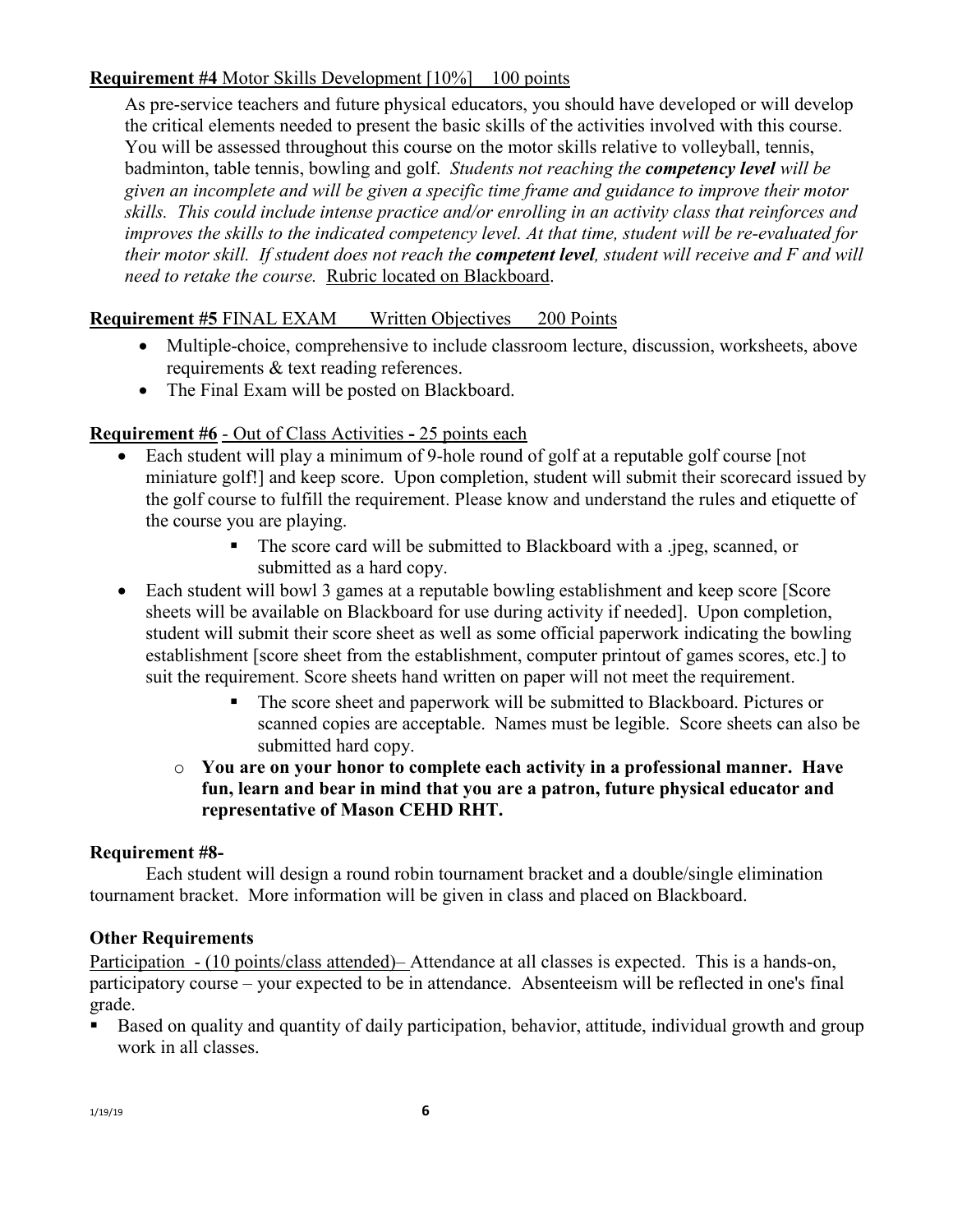- Students have been randomly assigned a group with a time to meet at the RAC. **Please be sure to come prepared to each class period dressed and ready for active participation in a variety of activities.**
- **Students are expected to dress appropriately for activity-athletic attire and shoes. Tank tops, jeans, hats, cut off shirts or shorts, middriffs, offensive logos or designs are not permitted. Points will be deducted for inappropriate dress.**
- **Points are deducted for leaving early or arriving late. Please arrive early to allow for time to check in at the front desk and wash hands.**
- Absences and late arrivals are only excused with a health care provider's note emailed immediately or presented as a hard copy immediately upon return to class. Students who are absent for any reason are still responsible for lecture material found on Blackboard, assignments, quizzes, exams, and all material presented during class.
- The following will be used:
	- 10 points for each lab attended
	- $\circ$  Two "two tardies" = 1 absence
	- $\circ$  Two "early departures" = 1 absence
	- o Five points for inappropriate dress.
	- o 3 points for not being prepared by completing lecture material before class.

#### Overview:

| $\checkmark$ Participation/Attendance [15 classes X 10 pts/class]    | 150 Points        |
|----------------------------------------------------------------------|-------------------|
| $\checkmark$ Out of Class Activities                                 | 50                |
| $\checkmark$ Mid Term Exam                                           | 100               |
| $\sqrt{Qu}$ Quizzes [7]                                              | 70                |
| $\checkmark$ Tournament brackets (round robin/bracket-5 points each) | 10                |
| $\checkmark$ Related Critical Elements Activity Group Presentation   | 100               |
| $\checkmark$ Motor Skills Development                                | 100               |
| Final Exam                                                           | 200               |
|                                                                      | <b>780 Points</b> |

#### **Grading (***Rubrics for each assignment noted above are definitively displayed on Blackboard site)*

| $A = 94-100\%$      | $C_{\pm} = 77 - 79\%$ |
|---------------------|-----------------------|
| $A - 90 - 93\%$     | $C = 74-76%$          |
| $B_{+} = 87 - 89\%$ | $C_{-}$ = 70-73       |
| $B = 84-86%$        | $D = 60-69\%$         |
| $B - 80 - 83\%$     | $F =$ Less than 60%   |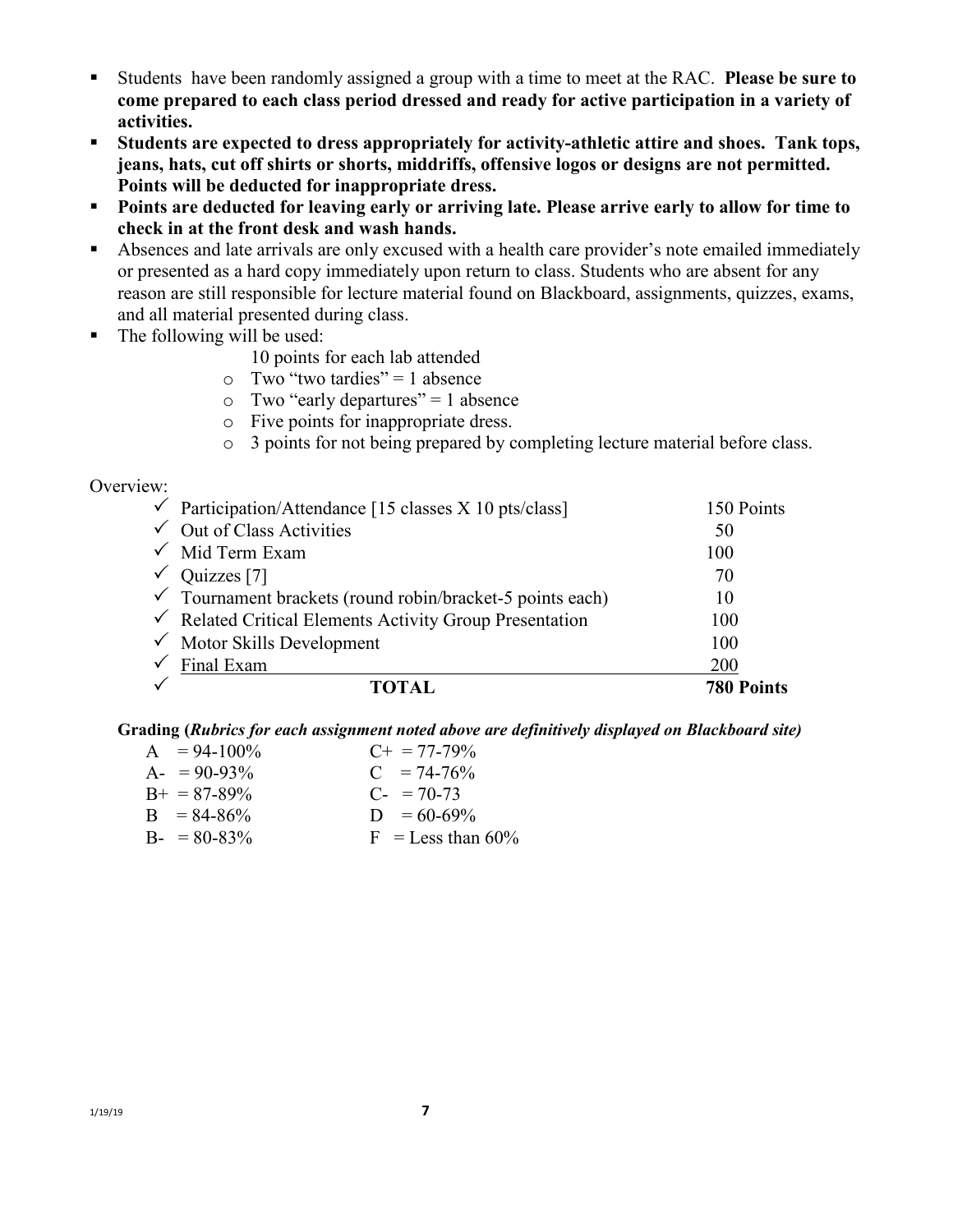### **Class Schedule PHED 273 Agenda - Spring 2021**

Note: Faculty reserves the right to alter the schedule as necessary, with notification to students.

| Date   | Lecture/Blackboard/Power Point                 | Activity/Skill/RAC               | Assignments Due                 |
|--------|------------------------------------------------|----------------------------------|---------------------------------|
| 1/28   | Syllabus, policies                             | Assess skill (skill theme)       | Skill theme,                    |
|        | Net Games (PP)                                 | Volleyball Progression           | Syllabus quiz,                  |
|        | Skill Themes (PP and Nearpod)                  | Skill test<br>1.                 | Read volleyball critical        |
|        | Skill Movements (.pdf)                         |                                  | skills/progression              |
|        |                                                |                                  | activities                      |
| 2/4    | Visual Tracking (PP)                           | Volleyball/striking skills       | Quiz Volleyball                 |
|        | Curriculum Overview/Review-ES, MS, HS          | Underhand pass<br>1.             |                                 |
|        | Volleyball Critical Elements                   | 2.<br>Overhead pass              |                                 |
|        | Volleyball Progression activities              | 3.<br>Serving                    |                                 |
|        |                                                | 4.<br>Hitting/spiking            |                                 |
|        |                                                |                                  |                                 |
| 2/11   | Timed Games (PP)                               | Volleyball                       | Read SHAPE-Skill                |
|        | Shape-Skill Themes to Social and Emotional     | Review all skills<br>$1_{\cdot}$ | Themes to Social and            |
|        | Responsibility                                 | 2.<br>Post skill                 | <b>Emotional Responsibility</b> |
|        |                                                | assessment                       |                                 |
|        |                                                | Review rules<br>3.               |                                 |
| 2/18   | Design a Round Robin Tournament                | Group 1 Presentation             | Group 1 Lesson Plan             |
|        | Rules and critical skills                      | Skill will be assessed.          |                                 |
|        | Review scoring, drills, progression            |                                  |                                 |
| 2/25   | Bowling and underhand toss related activities, | Underhand throw, bocce           | Quiz: Underhand Toss            |
|        | game rules, scoring, procedures.               | ball, horseshoes                 | Round Robin bracket due         |
| 3/4    | Progression activities, scoring, critical      | Group 2 Presentation             |                                 |
|        | elements                                       | <b>Underhand Toss</b>            |                                 |
| 3/11   | Long handled implements, critical elements,    | Long handled implement-          | Midterm exam-multiple           |
|        | rules, scoring                                 | golf putting, chipping           | choice, T/F                     |
|        |                                                |                                  | All content from 1/25-          |
| 3/18   | <b>First Tee Presentation</b>                  | First Tee with Tim               | 3/11 Due 3/14                   |
|        |                                                | Weaver                           |                                 |
| $3/25$ | Critical elements, Progression                 | Group 3 Presentation             | Golf Quiz Due                   |
| 4/1    | Short handled implements-critical elements,    | Badminton,                       | Pickleball/Table Tennis         |
|        | strokes, rally's, ready position               |                                  | Quiz Due                        |
|        |                                                |                                  |                                 |
| 4/8    | Scoring and rules badminton, Pickleball,       | Pickleball, Table Tennis         | <b>Badminton Quiz Due</b>       |
|        | Table Tennis                                   |                                  |                                 |
|        |                                                |                                  |                                 |
| 4/15   | Progressive activities                         | Group 4 Presentation             |                                 |
|        | Design a double elimination tournament for     |                                  |                                 |
|        | tennis                                         |                                  |                                 |
| 4/22   | Tennis critical elements, grip, strokes        | Tennis Guest Presenter:          | Tennis quiz due                 |
|        |                                                | Doug Kegerreis                   |                                 |
| 4/29   | Tennis Progressive activities, scoring.        | Tennis tournament                | Double elimination              |
|        |                                                |                                  | bracket due                     |
| $5/6$  | All out of class assignments due               |                                  | Final Exam Due                  |